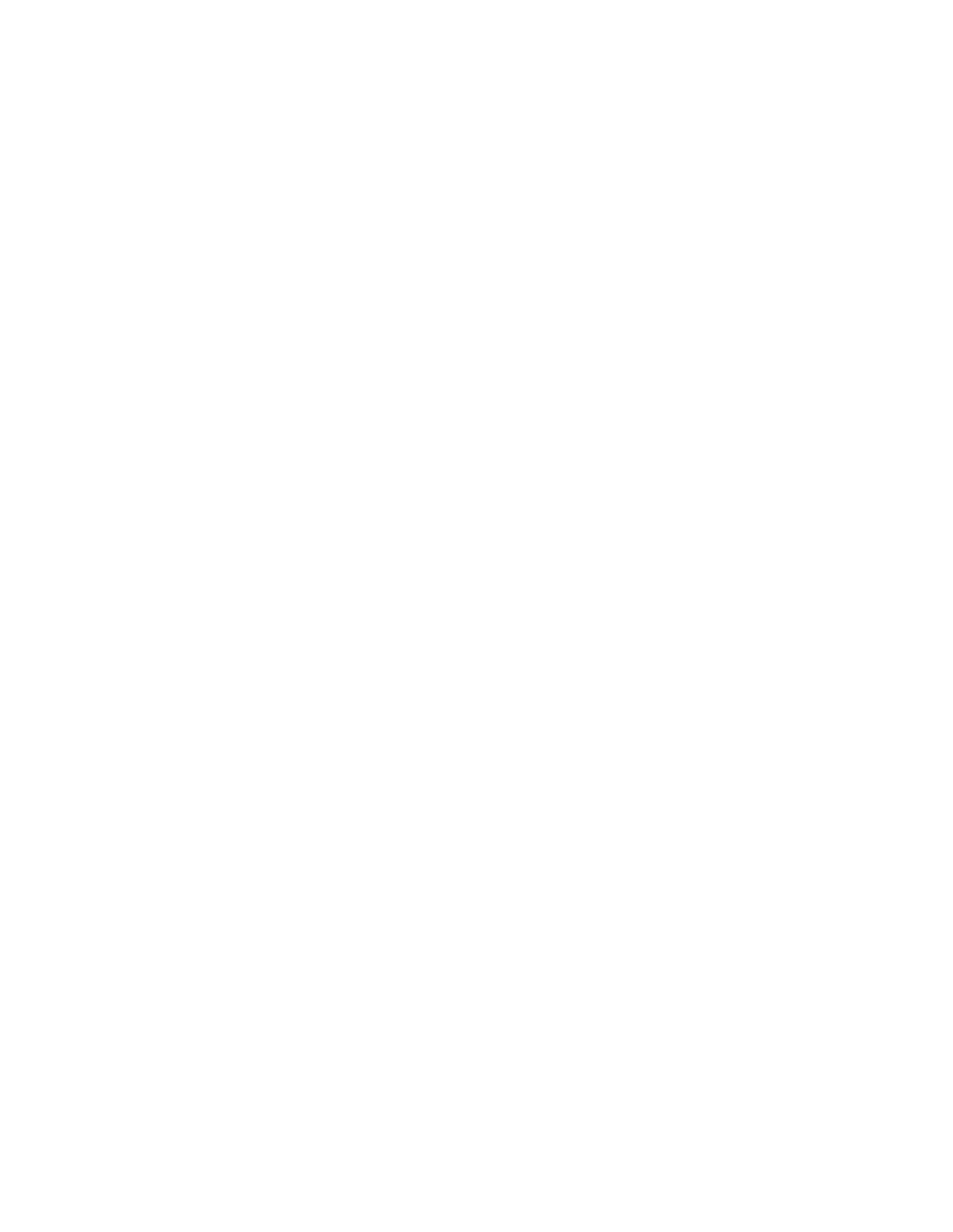### **DO YOU LIVE IN A** *HeartSafe* **COMMUNITY?**



- ➢ If someone in your community suffers a sudden cardiac arrest (SCA) tomorrow, how likely is he or she to survive due to rapid access to life-saving treatment?
- ➢ All cities and towns in Contra Costa County have enhanced 9-1-1. Can emergency operators in your local public safety dispatch provide instructions on how to handle an emergency before police, fire, or EMS arrives?
- $\triangleright$  Most cardiac arrests occur outside a hospital, how many residents and public safety officials in your community can recognize the symptoms of cardiac arrest and know how to get help "on the way, right away?" Who knows CPR in your community and is prepared to perform it when necessary?
- $\triangleright$  Police are proven lifesavers when trained and equipped with automated external defibrillators AEDs). Does your community's police department respond to medical emergencies? Are they trained and equipped with AEDs?
- ➢ Do your community's municipal buildings and schools have effective medical emergency response plans? Where are AEDs located, and who has been trained to use them appropriately? Are there AED "responders" identified?
- ➢ Early treatment of heart attacks can improve outcomes. Does your EMS provider have 12 lead ECG capability and are they trained in Advanced Cardiac Life Support (ACLS)?

The answers to these questions could determine whether or not your community qualifies as a Contra Costa County *HeartSafe* Community.

The Contra Costa County Emergency Medical Services Agency and the American Heart Association (AHA) aim to help the communities in Contra Costa County improve their cardiovascular health and increase the chances that anyone suffering a cardiovascular emergency will have the best possible chance for survival.

Through the *HeartSafe* Community program, Contra Costa communities can implement programs to:

- Strengthen what the AHA has called the "Chain of Survival"
- **·** Improve cardiovascular health
- **■** Improve chances of survival from SCA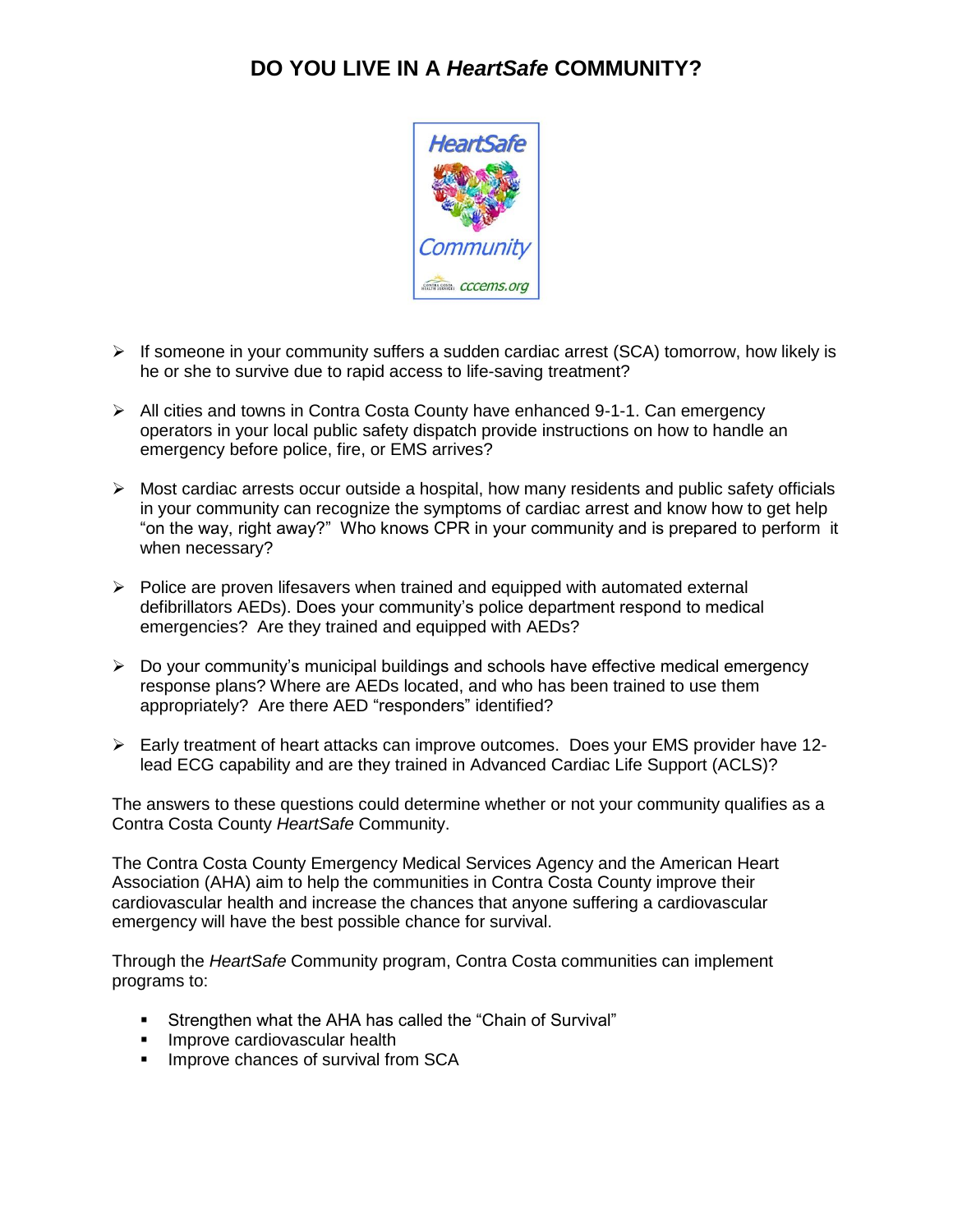### **Chain of Survival – Critical Steps to Take in the Event of Sudden Cardiac Arrest:**

### **a) Early Access to Emergency Care**

- Bystanders recognize the symptoms of cardiac arrest and call 9-1-1 immediately.
- EMS dispatchers are equipped with instructions for the caller and can get a Basic and Advanced Life Support (BLS / ALS) response vehicles to the scene quickly.

### **b) Early CPR**

- CPR, when properly administered, buys precious minutes until a defibrillator is available.
- Public knowledge and awareness must be increased so that those trained in CPR will actually perform CPR when it is needed.

### **c) Early Defibrillation**

- Defibrillation is the delivery of electric shock to restore the heart's normal rhythm.
- Early defibrillation is considered to be the one of the most critical link in the Chain of Survival.
- AEDs are lightweight, sturdy, and easy to use and should be deployed so that a shock can be delivered within three to five  $(3 - 5)$  minutes.

### **d) Early Advanced Care**

- An ALS response vehicle staffed with qualified EMS professionals delivers advanced care in a timely manner.
- Additional therapies delivered by these personnel can be critical to the survival of cardiac patients.

### **e) Integrated Post-Cardiac Arrest Care**

• A comprehensive, structured, integrated, multidisciplinary system of care should be implemented in a consistent manner

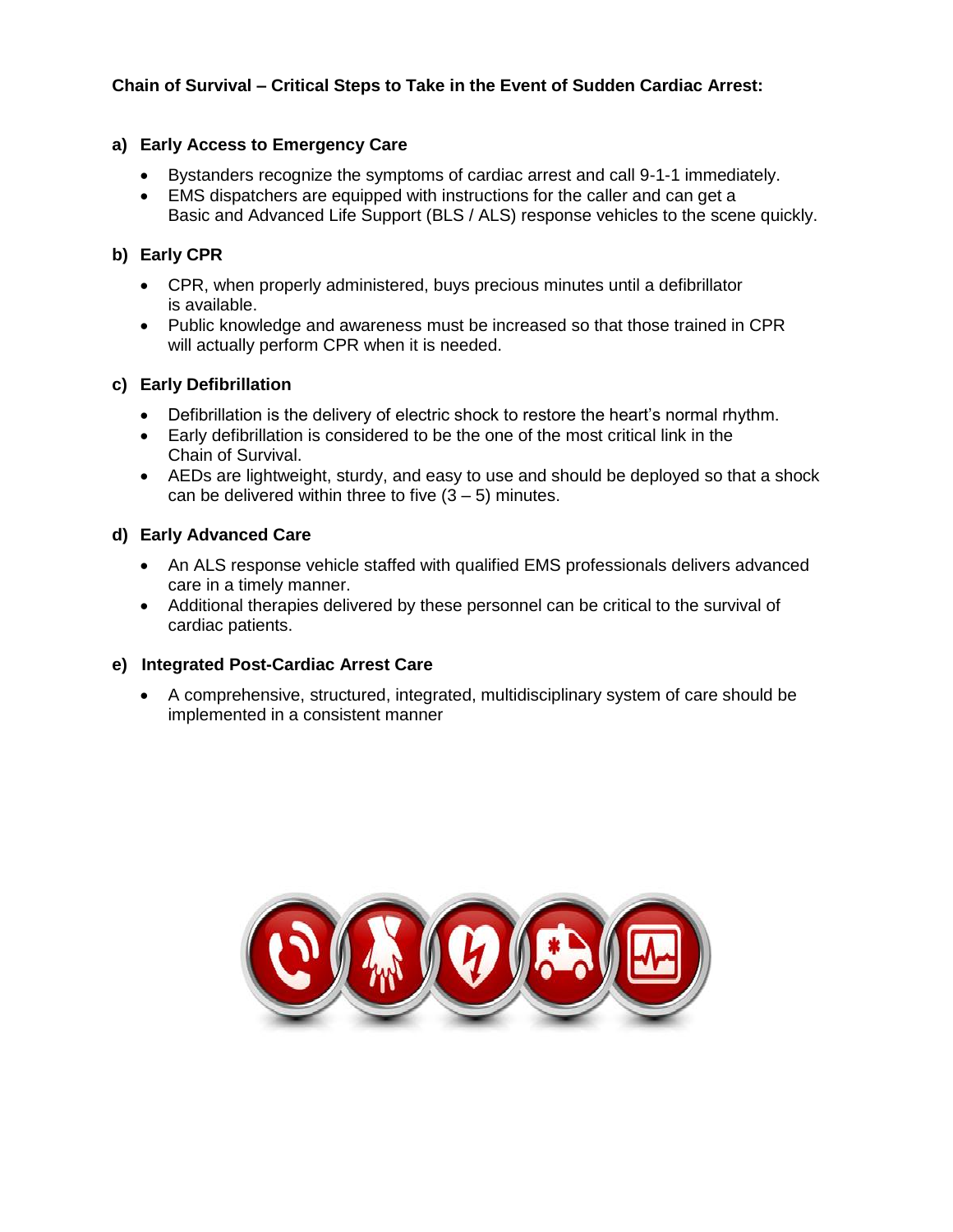## **HeartSafe Community**

**Designation**

### **Letter of Intent**

It is the intention of the city/town/community of \_\_\_\_\_\_\_\_\_\_\_\_\_\_\_\_\_\_\_\_\_\_\_\_\_\_\_ to obtain designation as a Contra Costa County *HeartSafe* Community.

We have chosen \_\_\_\_\_\_\_\_\_\_\_\_\_\_\_\_\_\_\_\_\_\_\_\_\_\_\_\_\_\_\_ as the lead organization to oversee our *HeartSafe* effort, earning our first 100 heartbeats towards our *HeartSafe* Community designation.

The coordinator/contact for our *HeartSafe* Community program will be:

Name: \_\_\_\_\_\_\_\_\_\_\_\_\_\_\_\_\_\_\_\_\_\_\_\_\_\_\_\_\_\_\_\_\_\_\_\_ Address:

Contact Number: \_\_\_\_\_\_\_\_\_\_\_\_\_\_\_\_\_\_\_\_\_\_\_\_\_\_\_\_ E-Mail: **E-Mail:**  $\overline{E}$ 

We would like to order a *HeartSafe* Community poster to track our Heartbeats. Please deliver to:

Address: \_\_\_\_\_\_\_\_\_\_\_\_\_\_\_\_\_\_\_\_\_\_\_\_\_\_\_\_\_\_\_\_\_\_

Our goal is on-going *HeartSafe* Community campaign resulting in awareness of the signs and symptoms of a cardiovascular emergency (heart attack, stroke or SCA) and to have residents activate the 9-1-1 system for cardiovascular related problems at least 90% of the time in lieu of going to the hospital by a privately owned vehicle. To have the elements of the Chain of Survival in place ultimately increasing the chances that anyone suffering a cardiovascular emergency will have the best possible chance for survival.

\*\*\*\*\*\*\*\*\*\*\*\*\*\*\*\*\*\*\*\*\*\*\*\*\*\*\*\*\*\*\*\*\*\*\*\*\*\*\*\*\*\*\*

Please return to:

Contra Costa County Emergency Medical Services 777 Arnold Drive, Suite 110 Martinez, CA 94553 Attn: Heartsafe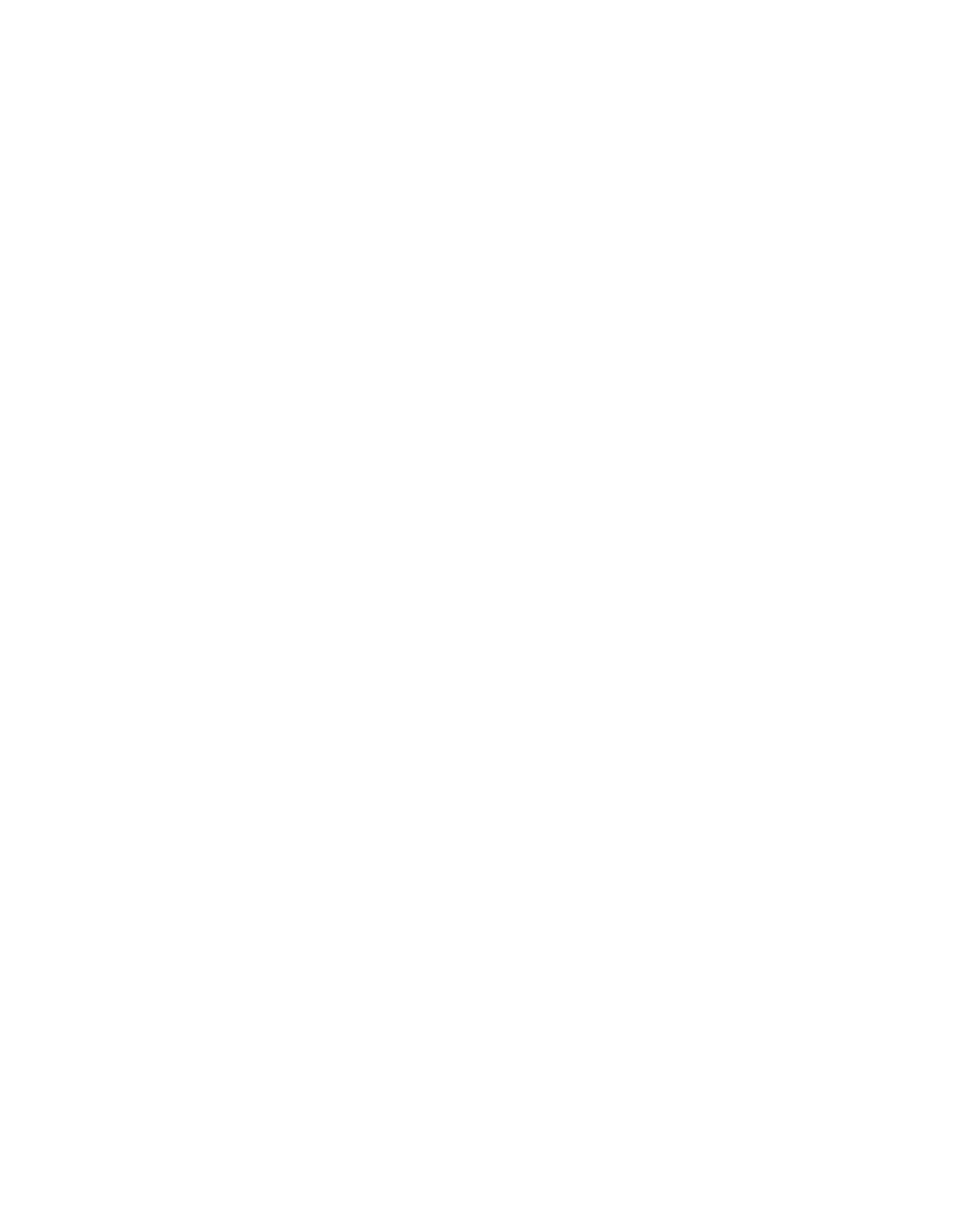





**Contra Costa County Application Form for HeartSafe Community Designation**

The Contra Costa County Emergency Medical Service Agency and the AHA encourage and promote community awareness regarding cardiovascular health and the potential for saving the lives of persons with cardiac emergencies.

In order to increase this awareness, the Contra Costa County Emergency Medical Services Agency has launched an initiative to designate Contra Costa cities, towns and communities as *HeartSafe* Communities.

A *HeartSafe* Community VIGOROUSLY supports:

- Strategies that improve the chances of favorable outcome for victims of acute event emergencies such as heart attack, stroke, and cardiac arrest.
- Promotion of cardiovascular health promotion and early detection.

Designation as a *HeartSafe* Community is determined by gaining "heartbeats" (points). The number of heartbeats necessary for designation depends on a community's population.

To qualify as a *HeartSafe* Community, please complete all the information requested in this form and score your community by selecting the category below that agrees most closely with your community's population.

### **Name of City/Town/Community seeking designation:**

| City/Town/Community                             |                     |                       |                 |  |
|-------------------------------------------------|---------------------|-----------------------|-----------------|--|
|                                                 |                     | <b>CA</b>             |                 |  |
| <b>Address</b>                                  |                     |                       | <b>ZIP</b> Code |  |
| Chief Elected/Appointed Official (or designee): |                     |                       |                 |  |
|                                                 |                     |                       |                 |  |
| Name                                            |                     | Job Title             |                 |  |
|                                                 |                     |                       |                 |  |
| <b>Business Address</b>                         |                     | <b>Business Phone</b> |                 |  |
|                                                 |                     |                       |                 |  |
| Contact Person Name/Title                       | <b>Phone Number</b> |                       | E-mail Address  |  |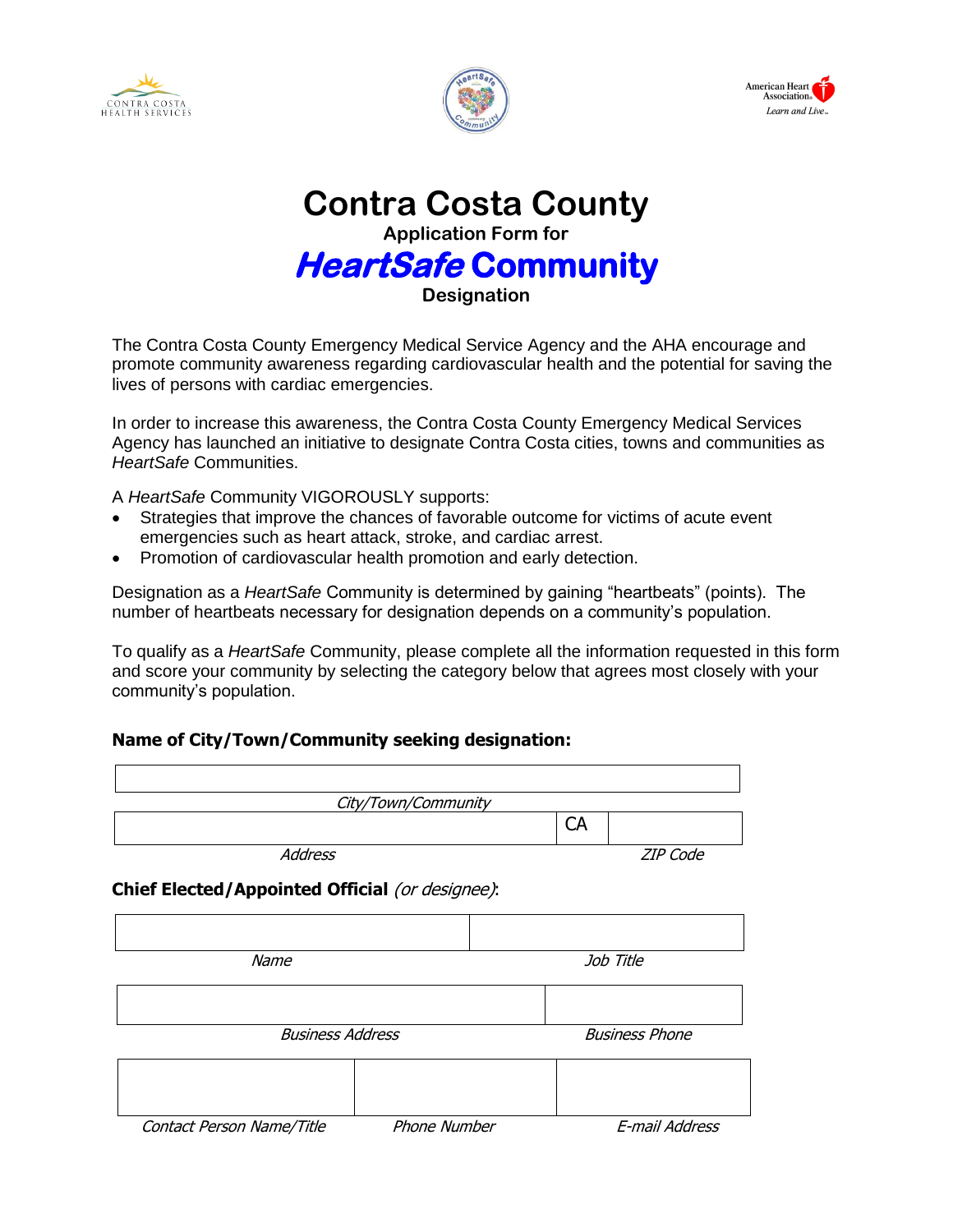### **Lead Organization for Coordination of HeartSafe Designation** (or designee):

| Name                      |              | Job Title             |
|---------------------------|--------------|-----------------------|
|                           |              |                       |
| <b>Business Address</b>   |              | <b>Business Phone</b> |
|                           |              |                       |
| Contact Person Name/Title | Phone Number | E-mail Address        |

### **Indicate your community's population and the total number of heartbeats earned for designation.** (See attached worksheet.)

Community Population<br>
Community Population<br>
Total Number of Heartbeats Earned

Title

I attest that all information contained in this application is correct. Supporting documentation is on file for review.

### **City/Town/Community Official: \_\_\_\_\_\_\_\_\_\_\_\_\_\_\_\_\_\_\_\_\_\_\_\_\_\_**

 $\_$  , and the set of the set of the set of the set of the set of the set of the set of the set of the set of the set of the set of the set of the set of the set of the set of the set of the set of the set of the set of th Name (Print) Signature

Please **mail** this application and worksheets to the address listed below.

### **Contra Costa County Emergency Medical Services Attn: Heartsafe 777 Arnold Drive, Suite 110 Martinez, CA 94553**

| <b>Department USE ONLY</b> Recommended   Not Recommended ( <i>Explanation Attached</i> ) |           |  |  |  |
|------------------------------------------------------------------------------------------|-----------|--|--|--|
| Recommendation                                                                           |           |  |  |  |
|                                                                                          |           |  |  |  |
| Name/Title (Print)                                                                       | Signature |  |  |  |
| <b>AWARD PRESENTED:</b>                                                                  |           |  |  |  |

**Date** Place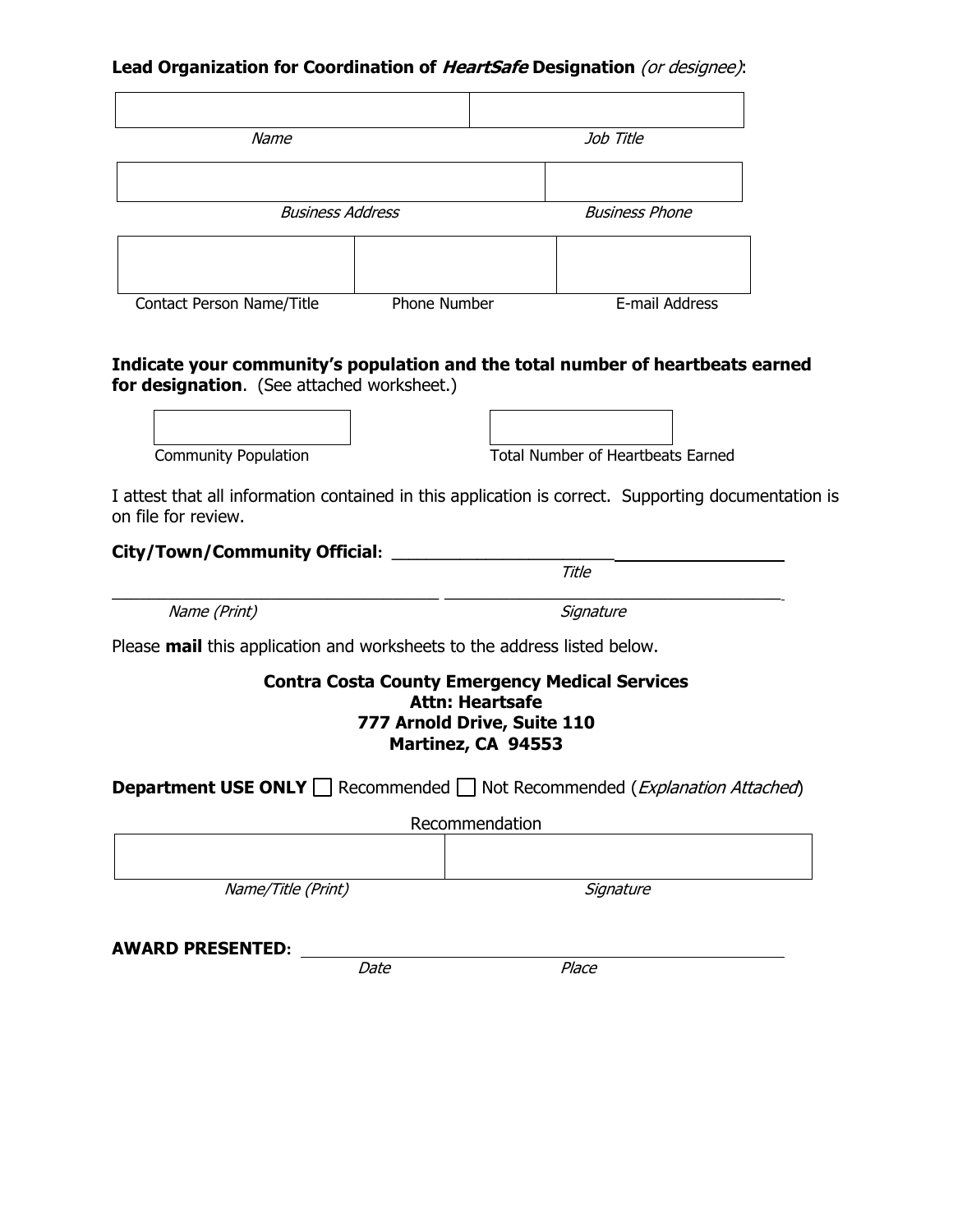### **HEARTBEAT WORKSHEET**

**Community Population Category**: Please select the appropriate category that most closely conforms to your community's actual total population. The population size will dictate the number of heartbeats required to be designated as a *HeartSafe* Community.

**I. Up to 5,000 population:** Minimum of **700** heartbeats required for designation.

10 HEARTBEATS for each CPR course with at least six (6) participants. 10 HEARTBEATSfor each AED placed

**II. 5,001 – 30,000 population:** Minimum of **850** heartbeats required for designation.

5 HEARTBEATS for each CPR course with a minimum of six (6) participants. 5 HEARTBEATS for each AED placed

**III. 30,001 – 50,000 population:** Minimum of **1000** heartbeats required for designation.

4 HEARTBEATS for each CPR course with a minimum of six (6) participants. 4 HEARTBEATS for each AED placed

**IV. 50,001 – 100,000 population:** Minimum of **1150** heartbeats required for designation.

3 HEARTBEATS for each CPR course with a minimum of six (6) participants. 3 HEARTBEATS for each AED placed

**V. 100,001 – 150,000 population:** Minimum of **1300** heartbeats required for designation.

2 HEARTBEATS for each CPR course with a minimum of six (6) participants. 2 HEARTBEATS for each AED placed

**VI. 150,001 population or more:** Minimum of **1450** heartbeats required for designation.

1 HEARTBEAT for each CPR course with a minimum of six (6) participants. 1 HEARTBEAT for each AED placed

### **Public Access Defibrillation Program**

The AHA reports that SCA victims who receive immediate CPR and an AED shock within three to five (3 – 5) minutes have a much higher chance of surviving out-of-hospital cardiac arrest. As a part of the *HeartSafe* Community program public access AEDs should be deployed in target areas throughout the community. Consideration should be given to deploying AEDs so that a shock can be delivered within three to five  $(3 - 5)$  minutes of the event occurring and members of the community are encouraged to use an AED when the need arises. Consider deployment of AEDs in the following locations.

- City/Town owned facilities place a minimum of one (1) AED
- Public, private and charter schools
- Nursing homes
- Health Clubs OSHA requirement
- Churches
- Businesses/Business Parks
- Locations with large public gatherings
- Senior/Community Centers
- Tourist Attractions

HEARTBEATS will be awarded for each AED placed in the community – See "Heartbeat Worksheet" above.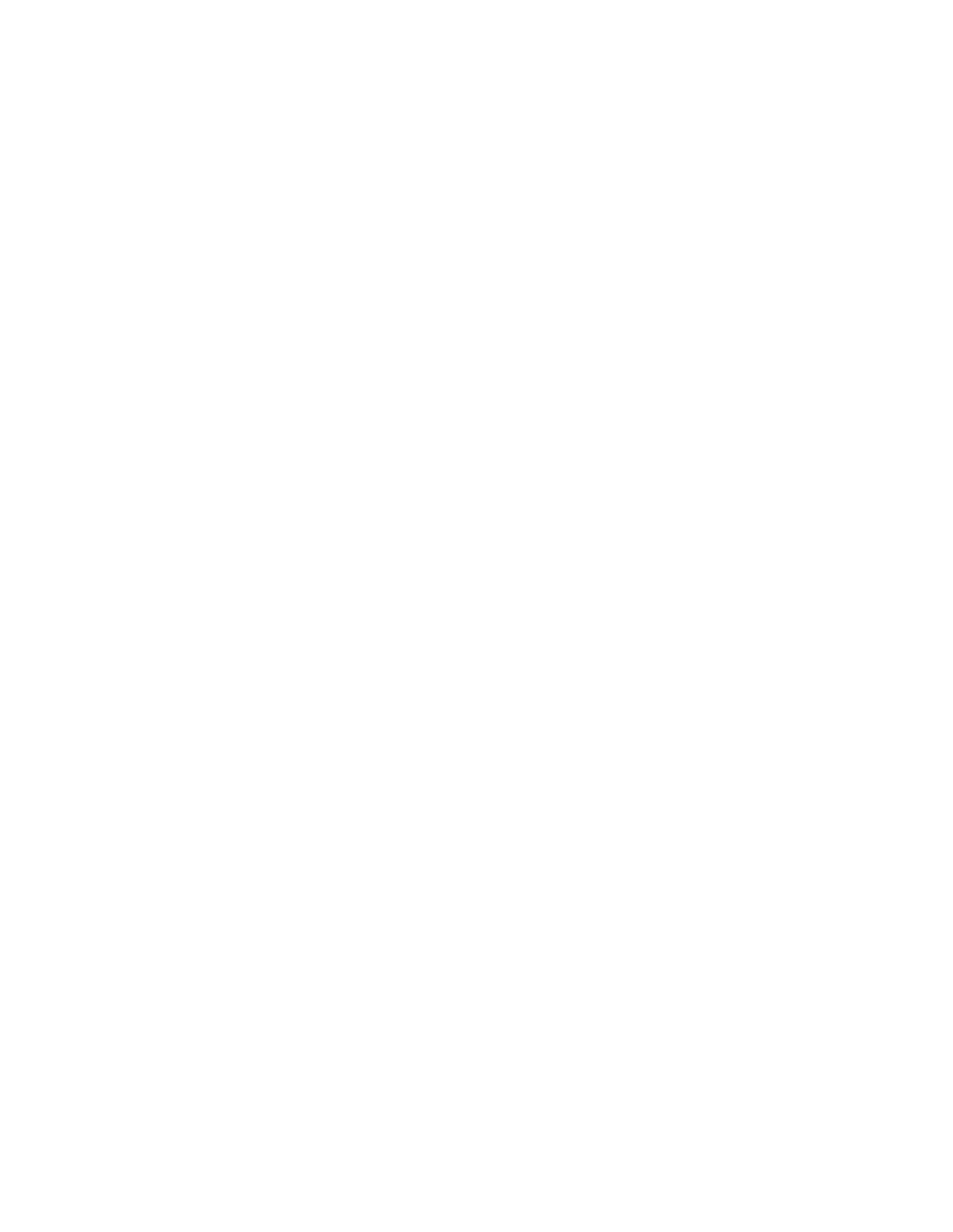| Please use this sheet to calculate your community's Heartbeats.                                                                                                                                                                                                                                                                                                                                   | <b>Heartbeats</b> |
|---------------------------------------------------------------------------------------------------------------------------------------------------------------------------------------------------------------------------------------------------------------------------------------------------------------------------------------------------------------------------------------------------|-------------------|
| A lead organization (e.g. fire, police, ambulance, board of health) is designated to<br>oversee the HeartSafe effort involving community organizations<br>(e.g., businesses, schools, churches) and coordinating with EMS.<br>(100 Heartbeats- mandatory)                                                                                                                                         |                   |
| 9-1-1 Enhanced system in place<br>(25 Heartbeats - mandatory)                                                                                                                                                                                                                                                                                                                                     | 25                |
| Local agency responsible for dispatching police, fire, and/or EMS has personnel<br>trained in Emergency Medical Dispatch (EMD) and provides instructions to the<br>caller for a zero-minute response time for medical care.<br>(50 Heartbeats - mandatory)                                                                                                                                        | 50                |
| An on-going community awareness campaign.<br>(See On-going Awareness Campaign attachment)<br>(50 Heartbeats – mandatory)                                                                                                                                                                                                                                                                          |                   |
| Increase in citizen responders. Conduct community CPR/AED training sessions.<br>A community will earn 10 heartbeats for offering CPR/AED training courses through<br>the city/town/community.<br>Additional heartbeats earned depends on your community's population; refer to the<br>"Heartbeat Worksheet". Goal is 10% of community population trained.<br>(100 Heartbeats minimum - mandatory) |                   |
| Local Law Enforcement has trained personnel, is equipped with AEDs, and<br>are dispatched to appropriate medical emergencies.<br>(See CCC Public Safety / AED Program policy)<br>(50 Heartbeats)                                                                                                                                                                                                  |                   |
| Fire First Responders has trained personnel, is equipped with an AED and is<br>dispatched to appropriate medical emergencies.<br>(50 Heartbeats - mandatory)                                                                                                                                                                                                                                      | 50                |
| Schools and municipal buildings have effective emergency response plans (ERP) that<br>may include CPR and AED.<br>(20 Heartbeats for ERP in schools/municipal buildings – mandatory)                                                                                                                                                                                                              |                   |
| Public Access Defibrillation Program - Placement of a permanent AED in target areas<br>throughout the community. For required AED placement, refer to the<br>"Heartbeat Worksheet."<br>(100 Heartbeats minimum - mandatory)                                                                                                                                                                       |                   |
| A program is in place to track AEDs in public locations and to reduce response times<br>to early defibrillation. AED locations are shared with local dispatch agencies to assure<br>that dispatchers are able to help the caller get the AED off the wall and onto the patient.<br>(50 Heartbeats)                                                                                                | 50                |
| An information management system that links AEDs, citizens and SCA victims so that a nearby<br>AED is brought to the victim decreasing the time to                                                                                                                                                                                                                                                |                   |

defibrillation. (50 Heartbeats) 50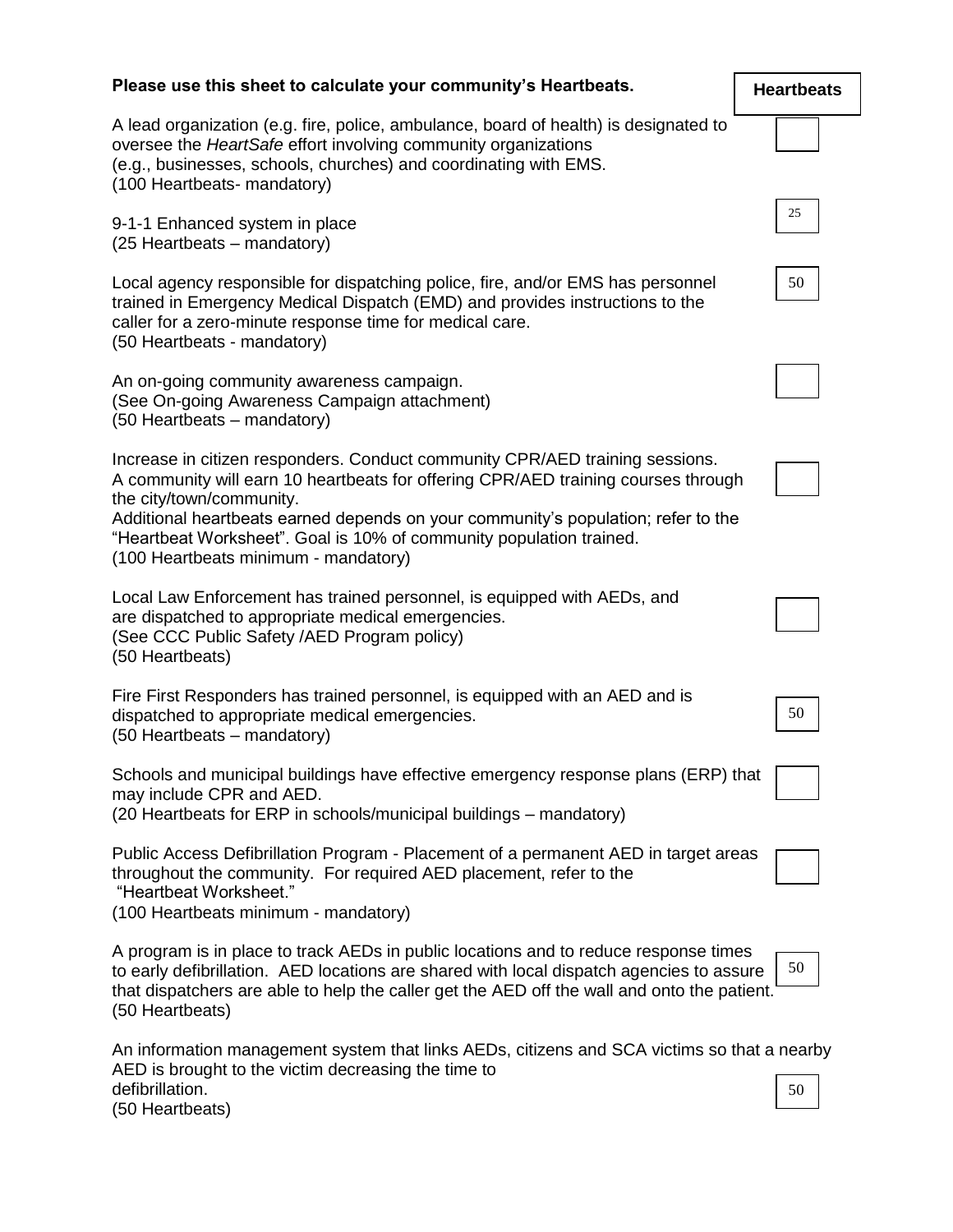| ALS is dispatched to appropriate emergencies and the providers<br>are defibrillation capable, have 12-lead ECG, and maintain certification in<br>AHA ACLS                                             | 50 |
|-------------------------------------------------------------------------------------------------------------------------------------------------------------------------------------------------------|----|
| (50 Heartbeats - mandatory)                                                                                                                                                                           |    |
| ALS enhancements.<br>(25 Heartbeats)                                                                                                                                                                  |    |
| STEMI System in place decreasing time to diagnosis of a heart attack and ensuring<br>definitive therapy is provided within ninety minutes of patient activating 9-1-1.<br>(25 Heartbeats – mandatory) | 25 |
| Electronic data collection system in place<br>(25 Heartbeats – mandatory)                                                                                                                             | 25 |
| Cardiac Arrest Survival Data collected<br>(25 Heartbeats – mandatory)                                                                                                                                 | 25 |
| Stroke protocol in place in prehospital setting<br>(25 Heartbeats – mandatory)                                                                                                                        | 25 |
| Have an on-going process to evaluate and improve the "Chain of Survival" and overall<br>cardiovascular health in the community.                                                                       |    |

(50 Heartbeats - mandatory)

**Please use this space to describe your community's plan for evaluating and improving your "Chain of Survival."** *(Use extra pages if necessary. If you need assistance with this section, call the County EMS Agency)*

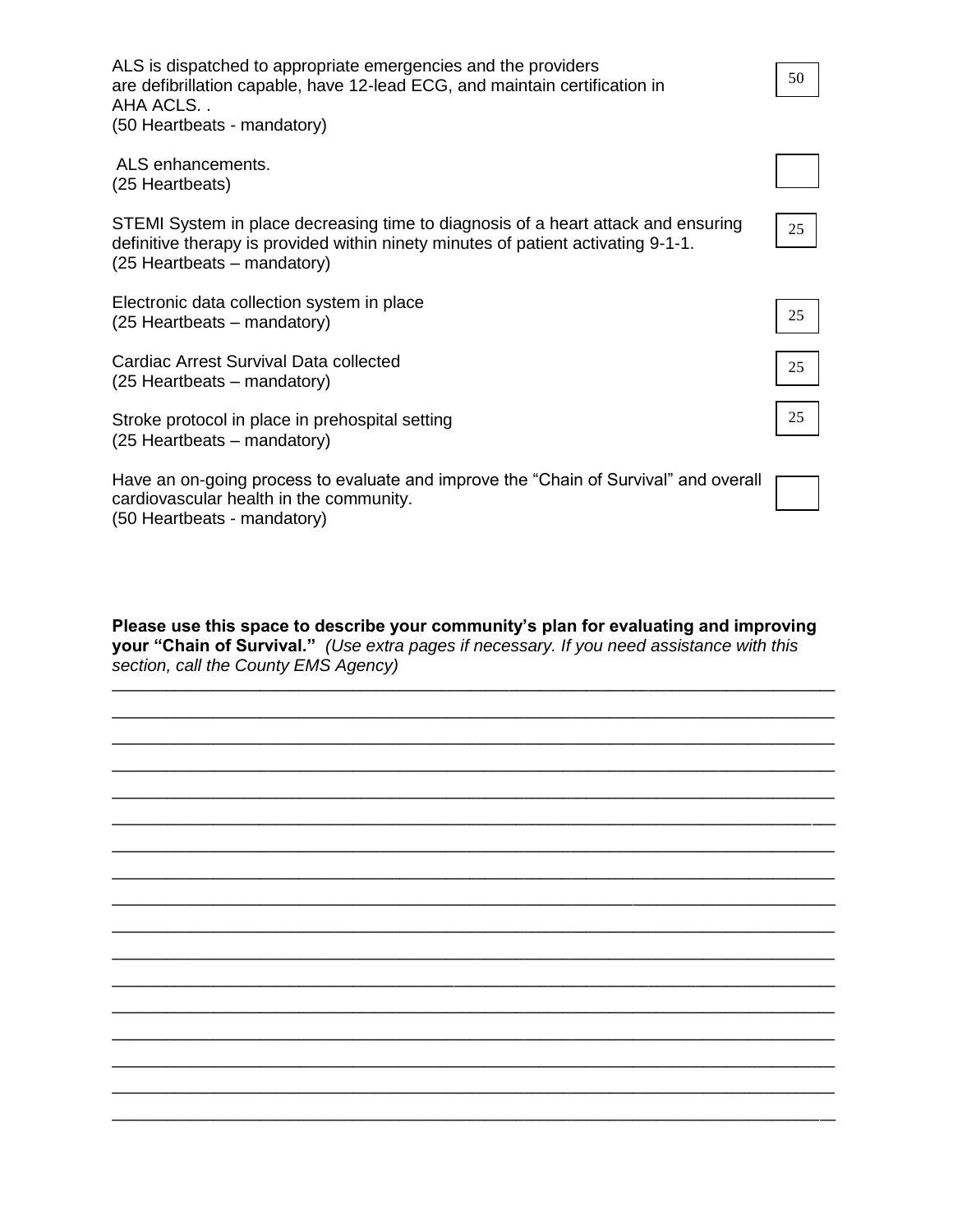| Please use this sheet to calculate your community's Heartbeats.                                                                                                                                                                                                                                              | <b>Heartbeats</b> |
|--------------------------------------------------------------------------------------------------------------------------------------------------------------------------------------------------------------------------------------------------------------------------------------------------------------|-------------------|
| These activities and points can be allocated to your community's process to<br>improve and evaluate cardiovascular health in the community.                                                                                                                                                                  |                   |
| Healthy Weight: Opportunities for obesity and overweight reduction. This would<br>include sidewalks in neighborhoods, footpaths, neighborhood parks, nutrition<br>counseling, walking programs, access to support groups, and free access to<br>community gymnasiums and fitness centers.<br>(10 Heartbeats) |                   |
| Access to Care: This would include readily access to screenings, counseling for risk<br>reduction, and referral to quality physicians to reduce risk.<br>(10 Heartbeats)                                                                                                                                     |                   |
| Tobacco Control: Adherence to the smoke-free worksite law, zero sales to minors,<br>cessation and treatment opportunities available, accessibility to the patch and<br>community counseling.<br>(10 Heartbeats)                                                                                              |                   |
| City/Town ordinance requirement of an AEDs in large buildings, multi-story buildings<br>and/or buildings with large numbers of occupants where first responder access may<br>be impeded due to building use, occupancy, location, layout, construction, or other<br>reasons.<br>(50 Heartbeats)              |                   |
| Have an on-going process to evaluate and improve cardiovascular health and<br>prevention in the community.<br>(10 Heartbeats)                                                                                                                                                                                |                   |
| <b>Total Heartbeats Earned:</b>                                                                                                                                                                                                                                                                              |                   |
| Please use this space to describe your community's plan for evaluating and improving<br>cardiovascular health and prevention in the community (Use extra pages if necessary.)                                                                                                                                |                   |

\_\_\_\_\_\_\_\_\_\_\_\_\_\_\_\_\_\_\_\_\_\_\_\_\_\_\_\_\_\_\_\_\_\_\_\_\_\_\_\_\_\_\_\_\_\_\_\_\_\_\_\_\_\_\_\_\_\_\_\_\_\_\_\_\_\_\_\_\_\_\_\_\_\_\_\_\_\_\_\_\_\_\_\_\_ \_\_\_\_\_\_\_\_\_\_\_\_\_\_\_\_\_\_\_\_\_\_\_\_\_\_\_\_\_\_\_\_\_\_\_\_\_\_\_\_\_\_\_\_\_\_\_\_\_\_\_\_\_\_\_\_\_\_\_\_\_\_\_\_\_\_\_\_\_\_\_\_\_\_\_\_\_\_\_\_\_\_\_\_\_ \_\_\_\_\_\_\_\_\_\_\_\_\_\_\_\_\_\_\_\_\_\_\_\_\_\_\_\_\_\_\_\_\_\_\_\_\_\_\_\_\_\_\_\_\_\_\_\_\_\_\_\_\_\_\_\_\_\_\_\_\_\_\_\_\_\_\_\_\_\_\_\_\_\_\_\_\_\_\_\_\_\_\_\_\_ \_\_\_\_\_\_\_\_\_\_\_\_\_\_\_\_\_\_\_\_\_\_\_\_\_\_\_\_\_\_\_\_\_\_\_\_\_\_\_\_\_\_\_\_\_\_\_\_\_\_\_\_\_\_\_\_\_\_\_\_\_\_\_\_\_\_\_\_\_\_\_\_\_\_\_\_\_\_\_\_\_\_\_\_\_ \_\_\_\_\_\_\_\_\_\_\_\_\_\_\_\_\_\_\_\_\_\_\_\_\_\_\_\_\_\_\_\_\_\_\_\_\_\_\_\_\_\_\_\_\_\_\_\_\_\_\_\_\_\_\_\_\_\_\_\_\_\_\_\_\_\_\_\_\_\_\_\_\_\_\_\_\_\_\_\_\_\_\_\_\_ \_\_\_\_\_\_\_\_\_\_\_\_\_\_\_\_\_\_\_\_\_\_\_\_\_\_\_\_\_\_\_\_\_\_\_\_\_\_\_\_\_\_\_\_\_\_\_\_\_\_\_\_\_\_\_\_\_\_\_\_\_\_\_\_\_\_\_\_\_\_\_\_\_\_\_\_\_\_\_\_\_\_\_\_\_ \_\_\_\_\_\_\_\_\_\_\_\_\_\_\_\_\_\_\_\_\_\_\_\_\_\_\_\_\_\_\_\_\_\_\_\_\_\_\_\_\_\_\_\_\_\_\_\_\_\_\_\_\_\_\_\_\_\_\_\_\_\_\_\_\_\_\_\_\_\_\_\_\_\_\_\_\_\_\_\_\_\_\_\_\_ \_\_\_\_\_\_\_\_\_\_\_\_\_\_\_\_\_\_\_\_\_\_\_\_\_\_\_\_\_\_\_\_\_\_\_\_\_\_\_\_\_\_\_\_\_\_\_\_\_\_\_\_\_\_\_\_\_\_\_\_\_\_\_\_\_\_\_\_\_\_\_\_\_\_\_\_\_\_\_\_\_\_\_\_\_ \_\_\_\_\_\_\_\_\_\_\_\_\_\_\_\_\_\_\_\_\_\_\_\_\_\_\_\_\_\_\_\_\_\_\_\_\_\_\_\_\_\_\_\_\_\_\_\_\_\_\_\_\_\_\_\_\_\_\_\_\_\_\_\_\_\_\_\_\_\_\_\_\_\_\_\_\_\_\_\_\_\_\_\_\_ \_\_\_\_\_\_\_\_\_\_\_\_\_\_\_\_\_\_\_\_\_\_\_\_\_\_\_\_\_\_\_\_\_\_\_\_\_\_\_\_\_\_\_\_\_\_\_\_\_\_\_\_\_\_\_\_\_\_\_\_\_\_\_\_\_\_\_\_\_\_\_\_\_\_\_\_\_\_\_\_\_\_\_\_\_ \_\_\_\_\_\_\_\_\_\_\_\_\_\_\_\_\_\_\_\_\_\_\_\_\_\_\_\_\_\_\_\_\_\_\_\_\_\_\_\_\_\_\_\_\_\_\_\_\_\_\_\_\_\_\_\_\_\_\_\_\_\_\_\_\_\_\_\_\_\_\_\_\_\_\_\_\_\_\_\_\_\_\_\_\_

\_\_\_\_\_\_\_\_\_\_\_\_\_\_\_\_\_\_\_\_\_\_\_\_\_\_\_\_\_\_\_\_\_\_\_\_\_\_\_\_\_\_\_\_\_\_\_\_\_\_\_\_\_\_\_\_\_\_\_\_\_\_\_\_\_\_\_\_\_\_\_\_\_\_\_\_\_\_\_\_\_\_\_\_\_

\_\_\_\_\_\_\_\_\_\_\_\_\_\_\_\_\_\_\_\_\_\_\_\_\_\_\_\_\_\_\_\_\_\_\_\_\_\_\_\_\_\_\_\_\_\_\_\_\_\_\_\_\_\_\_\_\_\_\_\_\_\_\_\_\_\_\_\_\_\_\_\_\_\_\_\_\_\_\_\_\_\_\_\_\_ \_\_\_\_\_\_\_\_\_\_\_\_\_\_\_\_\_\_\_\_\_\_\_\_\_\_\_\_\_\_\_\_\_\_\_\_\_\_\_\_\_\_\_\_\_\_\_\_\_\_\_\_\_\_\_\_\_\_\_\_\_\_\_\_\_\_\_\_\_\_\_\_\_\_\_\_\_\_\_\_\_\_\_\_\_ \_\_\_\_\_\_\_\_\_\_\_\_\_\_\_\_\_\_\_\_\_\_\_\_\_\_\_\_\_\_\_\_\_\_\_\_\_\_\_\_\_\_\_\_\_\_\_\_\_\_\_\_\_\_\_\_\_\_\_\_\_\_\_\_\_\_\_\_\_\_\_\_\_\_\_\_\_\_\_\_\_\_\_\_